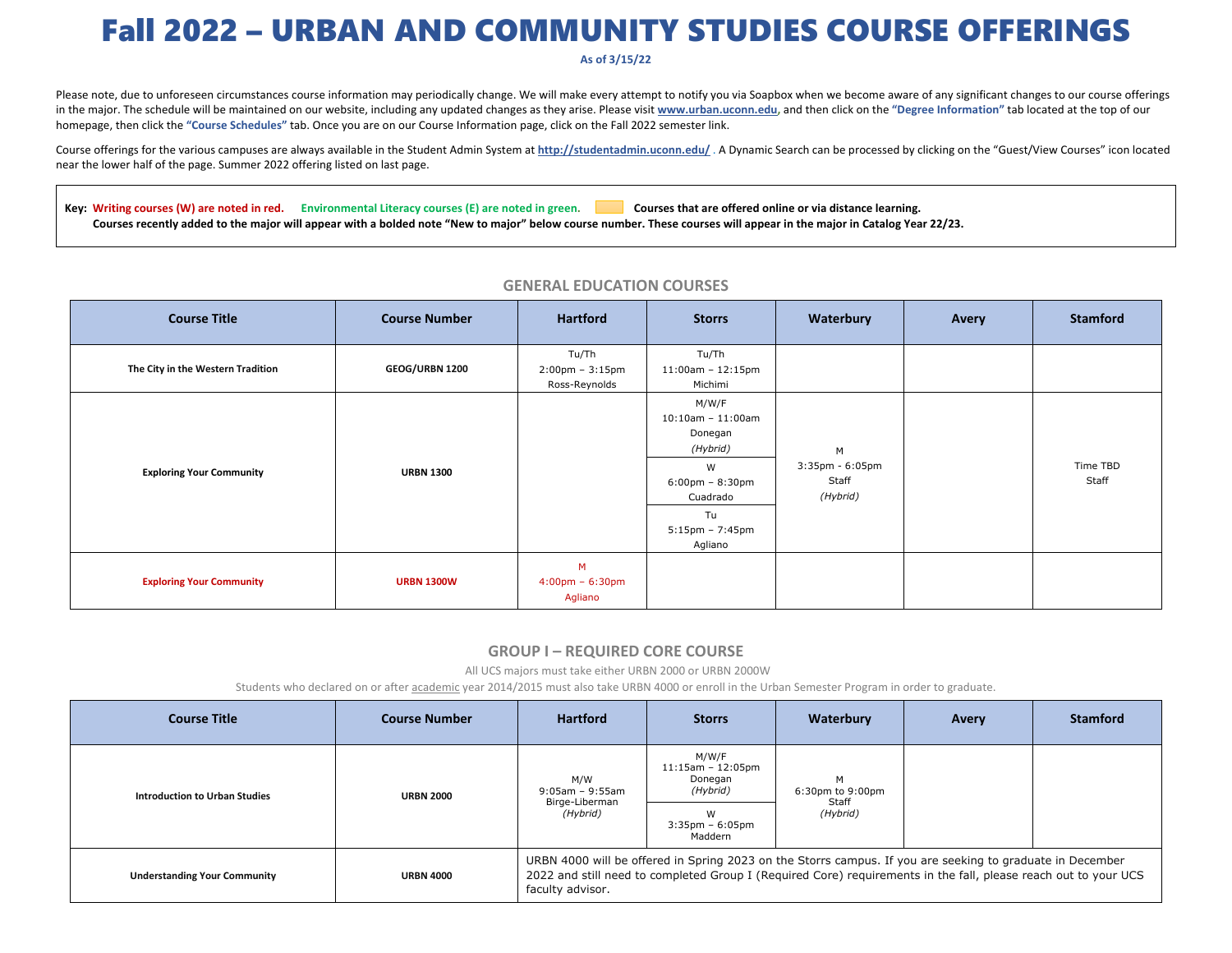## **GROUP II ‐ CORES**

Three of the following with no more than one per department: (Cross‐listed courses count towards the non‐URBN department)

| <b>Course Title</b>                | <b>Course Number</b>                                                          | <b>Hartford</b>                                                                                                                                                                              | <b>Storrs</b>                                                                                     | Waterbury | <b>Avery</b> | <b>Stamford</b> |
|------------------------------------|-------------------------------------------------------------------------------|----------------------------------------------------------------------------------------------------------------------------------------------------------------------------------------------|---------------------------------------------------------------------------------------------------|-----------|--------------|-----------------|
| <b>Economics of Poverty</b>        | <b>ECON 2456</b>                                                              | M/W/F<br>$10:10$ am - $11:00$ am<br>Ross                                                                                                                                                     |                                                                                                   |           |              |                 |
| Globalization                      | GEOG 2000                                                                     |                                                                                                                                                                                              | Tu/Th<br>$11:00am - 12:15pm$<br>Zhang                                                             |           |              |                 |
| Introduction to Sustainable Cities | <b>GEOG 2400E</b>                                                             |                                                                                                                                                                                              | M/W/F<br>$2:30$ pm - $3:20$ pm<br>Donegan<br>(Hybrid)<br>(Some seats reserved<br>for URBN majors) |           |              |                 |
| Urban Geography                    | GEOG/URBN 3200                                                                | M/W<br>$11:15$ am - $12:05$ pm<br>Birge-Liberman<br>(Hybrid)                                                                                                                                 |                                                                                                   |           |              |                 |
| History of Latinos/as in the US    | HIST 3674/LLAS 3220                                                           |                                                                                                                                                                                              | Tu/Th<br>$11:00$ am - $12:15$ pm<br>Amador                                                        |           |              |                 |
| <b>Urban Politics</b>              | POLS/URBN 3632W                                                               |                                                                                                                                                                                              | Tu/Th<br>$9:30am - 10:45am$<br>Maddern<br>(Open to only POLS<br>and URBN majors)                  |           |              |                 |
| <b>Social Policy</b>               | PP 4034                                                                       |                                                                                                                                                                                              | W<br>$5:00$ pm - 7:30pm<br>Barrett                                                                |           |              |                 |
| <b>Urban Sociology</b>             | SOCI/URBN 2901W<br>(Formerly SOCI 3901W, URBN 3901W and<br><b>URBN 3275W)</b> | Th <sub>1</sub><br>$4:00 \text{pm} - 6:30 \text{pm}$<br><b>Swartzman Amarone</b><br>(Distance Learning -<br><b>Hartford Listing)</b><br>(Some seats reserved<br>for URBN and SOCI<br>majors) |                                                                                                   |           |              |                 |

**GROUP III – METHODS COURSES LISTED ON THE NEXT PAGE**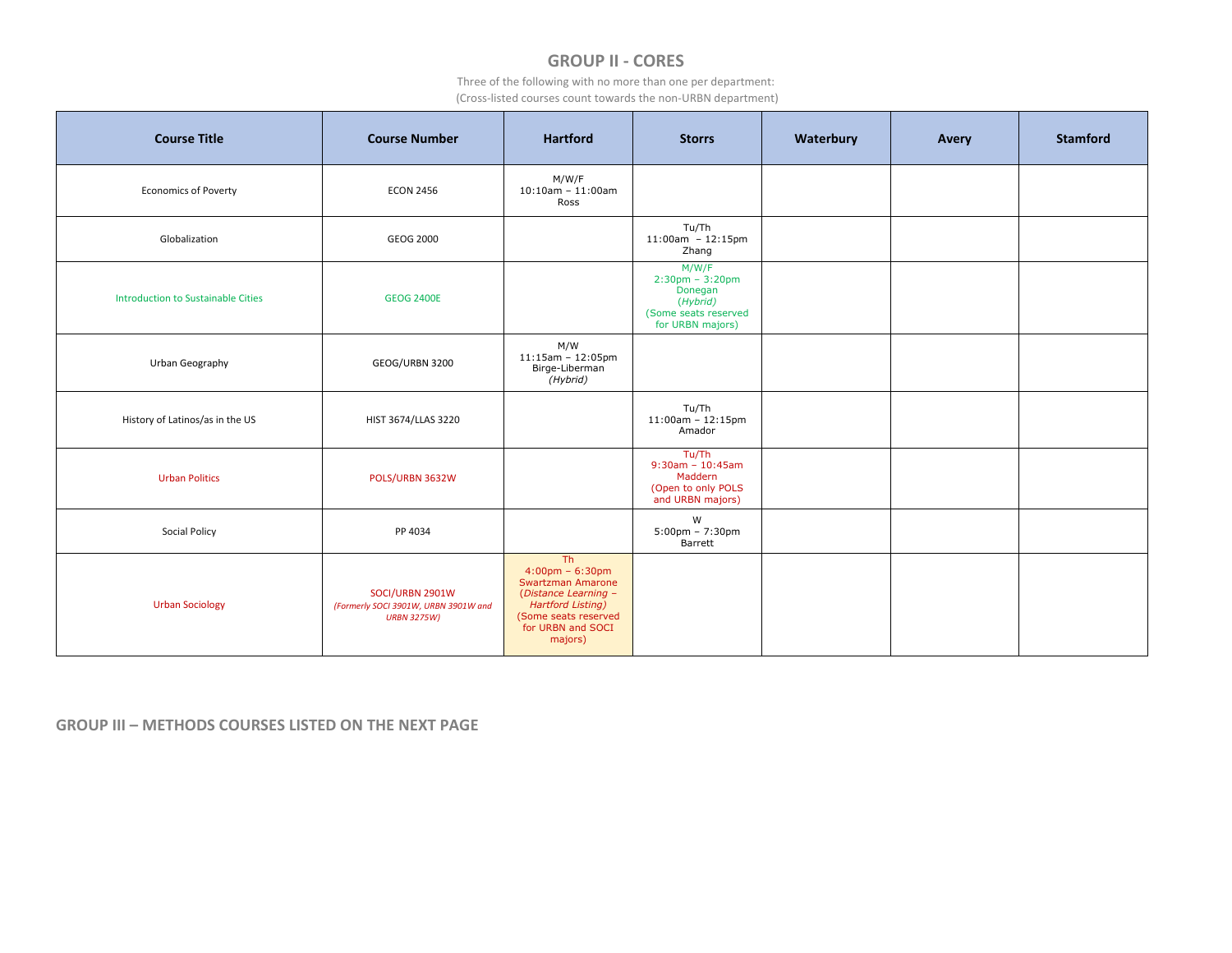#### **GROUP III – METHODS**

One of the following:

| <b>Course Title</b>                        | <b>Course Number</b> | <b>Hartford</b>                             | <b>Storrs</b>                                                                                                                                                                                                   | Waterbury | Avery | <b>Stamford</b>                          |
|--------------------------------------------|----------------------|---------------------------------------------|-----------------------------------------------------------------------------------------------------------------------------------------------------------------------------------------------------------------|-----------|-------|------------------------------------------|
| Intro to Geographic Information Systems    | GEOG/CE 2500         |                                             | Online Lecture + Lab in<br>person various<br>days/times<br>Burnicki/Adams                                                                                                                                       |           |       |                                          |
| Quantitative Analysis in Political Science | <b>POLS 2072Q</b>    |                                             | M<br>$6:30$ pm - $9:00$ pm<br>Kwak<br>M/W/F<br>$9:05am - 9:55am$<br>Scruggs<br>(Some seats reserved<br>for POLS majors)                                                                                         |           |       | Tu/Th<br>$2:00$ pm - $3:15$ pm<br>Lupton |
| Methods of Social Research                 | <b>SOCI 3201</b>     | Tu/Th<br>$9:30$ am - 10:45am<br>Price-Glynn | Tu/Th<br>$2:00$ pm - $3:15$ pm<br>Wright<br>(Most seats reserved<br>for SOCI majors)<br>Tu/Th<br>$11:00am - 12:15pm$<br>Cheng<br>(Most seats reserved<br>for SOCI majors)                                       |           |       |                                          |
| Introduction to Statistics II              | <b>STAT 2215Q</b>    |                                             | Tu/Th<br>$2:00$ pm - $3:15$ pm<br>Kouzehkanani<br>(Some seats reserved<br>for Math/Stat/SLHS<br>majors)<br>Tu/Th<br>$3:30$ pm - 4:45pm<br>Kouzehkanani<br>(Some seats reserved<br>for Math/Stat/SLHS<br>majors) |           |       |                                          |

#### **GROUP IV – SUPPORTING**

Students who declared prior to 2014/2015 – Must take three additional courses selected from group II, group III or the following list:

Students who declared as of 2014/2015 or later – Must take two additional courses selected from group II, group III or the following list:

| <b>Course Title</b>                           | <b>Course Number</b> | <b>Hartford</b> | <b>Storrs</b>                                                                                                                                                             | Waterbury | Avery | <b>Stamford</b> |
|-----------------------------------------------|----------------------|-----------------|---------------------------------------------------------------------------------------------------------------------------------------------------------------------------|-----------|-------|-----------------|
| <b>Public Finance</b>                         | <b>ECON 3431</b>     |                 | M/W/F<br>$11:15$ am - $12:05$ pm<br>Segerson                                                                                                                              |           |       |                 |
| Introduction to Sport Based Youth Development | <b>EDLR 3547</b>     |                 | Tu/Th<br>$11:00$ am - $12:15$ pm<br>Evanovich<br>(Some seats reserved<br>for Sports Management<br>Majors. Contact UCS<br>advisor if you wish to<br>enroll in this course) |           |       |                 |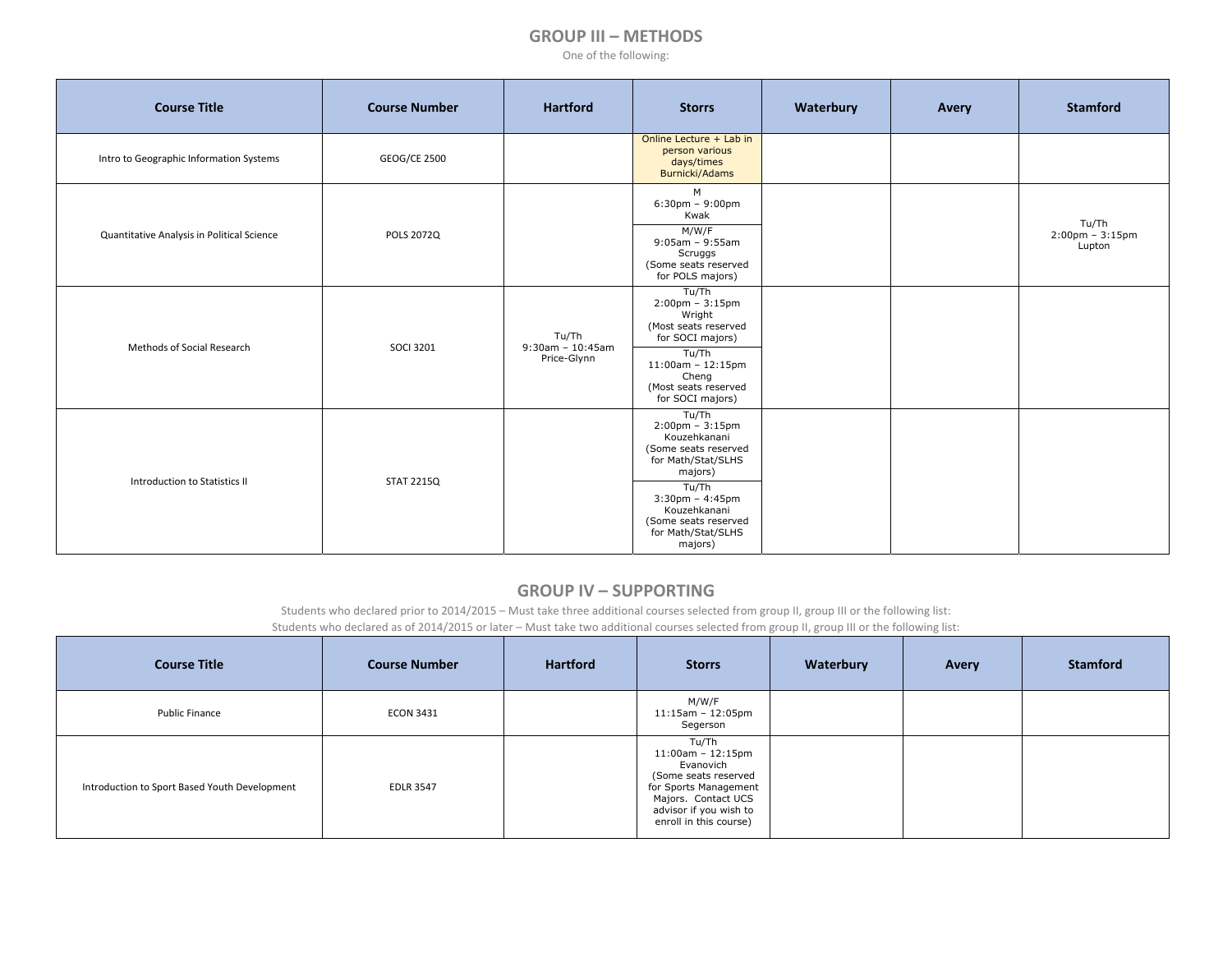## **GROUP IV – SUPPORTING (CONTINUED)**

| <b>Course Title</b>                                | <b>Course Number</b>                             | <b>Hartford</b>                                                                                                                                        | <b>Storrs</b>                                                                                                       | Waterbury                                                                              | <b>Avery</b>                      | <b>Stamford</b>                      |
|----------------------------------------------------|--------------------------------------------------|--------------------------------------------------------------------------------------------------------------------------------------------------------|---------------------------------------------------------------------------------------------------------------------|----------------------------------------------------------------------------------------|-----------------------------------|--------------------------------------|
| Introduction to Sport Based Youth Development      | <b>EDLR 3547W</b>                                |                                                                                                                                                        | Tu/Th<br>$11:00am - 12:15pm$<br>Evanovich<br>(Most seats reserved<br>for Sports Management<br>Majors)               |                                                                                        |                                   |                                      |
| Asian American Experience Since 1850               | HIST/AAAS 2530<br>(Formerly HIST 3530/AASI 3578) |                                                                                                                                                        | M/W/F<br>$10:10$ am - $11:00$ am<br>Chang                                                                           |                                                                                        |                                   |                                      |
| History of Urban Latin America                     | HIST/URBN 2650                                   | Tu/Th<br>12:30pm - 1:45pm<br>Salcedo Ortiz                                                                                                             |                                                                                                                     |                                                                                        |                                   |                                      |
| Crime, Policing, and Punishment in US              | <b>HIST 2810</b>                                 | M/W/F<br>$1:25 \text{pm} - 2:15 \text{pm}$<br>Newport<br>(Hybrid)                                                                                      |                                                                                                                     |                                                                                        |                                   |                                      |
| African American History to 1865                   | HIST/AFRA/HRTS 3563                              |                                                                                                                                                        | Tu/Th<br>12:30pm - 1:45pm<br>Gabriel                                                                                |                                                                                        |                                   |                                      |
| Diversity Issues in Human Dev. & Family Studies    | <b>HDFS 2001</b>                                 | Tu<br>$4:00 \text{pm} - 6:30 \text{pm}$<br><b>Brenick</b><br>(Distance Learning -<br>Hartford Listing)<br>(Some seats reserved<br>for Honors students) | M/W<br>$10:10$ am - $11:00$ am<br>+ Discussion on<br>various days<br>Staff<br>M/W<br>$2:30$ pm - $3:45$ pm<br>Staff | Th<br>$3:30$ pm - $6:00$ pm<br>Chapman<br>(Some seats reserved<br>for Honors students) | M/W<br>$1:25$ pm - 2:40pm<br>Lake | F<br>$11:15am - 1:45pm$<br>Csizmadia |
| Social & Community Influence on Children in the US | <b>HDFS 3110</b>                                 | Tu<br>$6:45$ pm - $9:15$ pm<br>LaRusso                                                                                                                 |                                                                                                                     |                                                                                        |                                   |                                      |
| Planning & Managing Human Service Programs         | <b>HDFS 3510</b>                                 |                                                                                                                                                        |                                                                                                                     | Tu<br>$3:30$ pm - $6:00$ pm<br>Chapman                                                 |                                   |                                      |
| Public Policy and the Family                       | <b>HDFS 3530</b>                                 |                                                                                                                                                        | Tu/Th<br>12:30pm - 1:45pm<br>Staff<br>(Most seats reserved<br>for HDFS majors)                                      |                                                                                        |                                   |                                      |
| Seminar in Urban Problems (Urban Semester)         | <b>INTD 3584</b>                                 | M<br>$4:00 \text{pm} - 6:30 \text{pm}$<br>Pratt                                                                                                        | M<br>$6:00 \text{pm} - 8:00 \text{pm}$<br>Staff                                                                     |                                                                                        |                                   |                                      |
| State and Local Government                         | <b>POLS 2622</b>                                 |                                                                                                                                                        |                                                                                                                     | Th<br>$3:30$ pm - $6:00$ pm<br>Haque                                                   |                                   | Time TBD<br>Staff                    |
| <b>Globalization and Political Change</b>          | <b>POLS 3406W</b>                                |                                                                                                                                                        | Tu/Th<br>$11:00am - 12:15pm$<br>Hertel                                                                              |                                                                                        |                                   |                                      |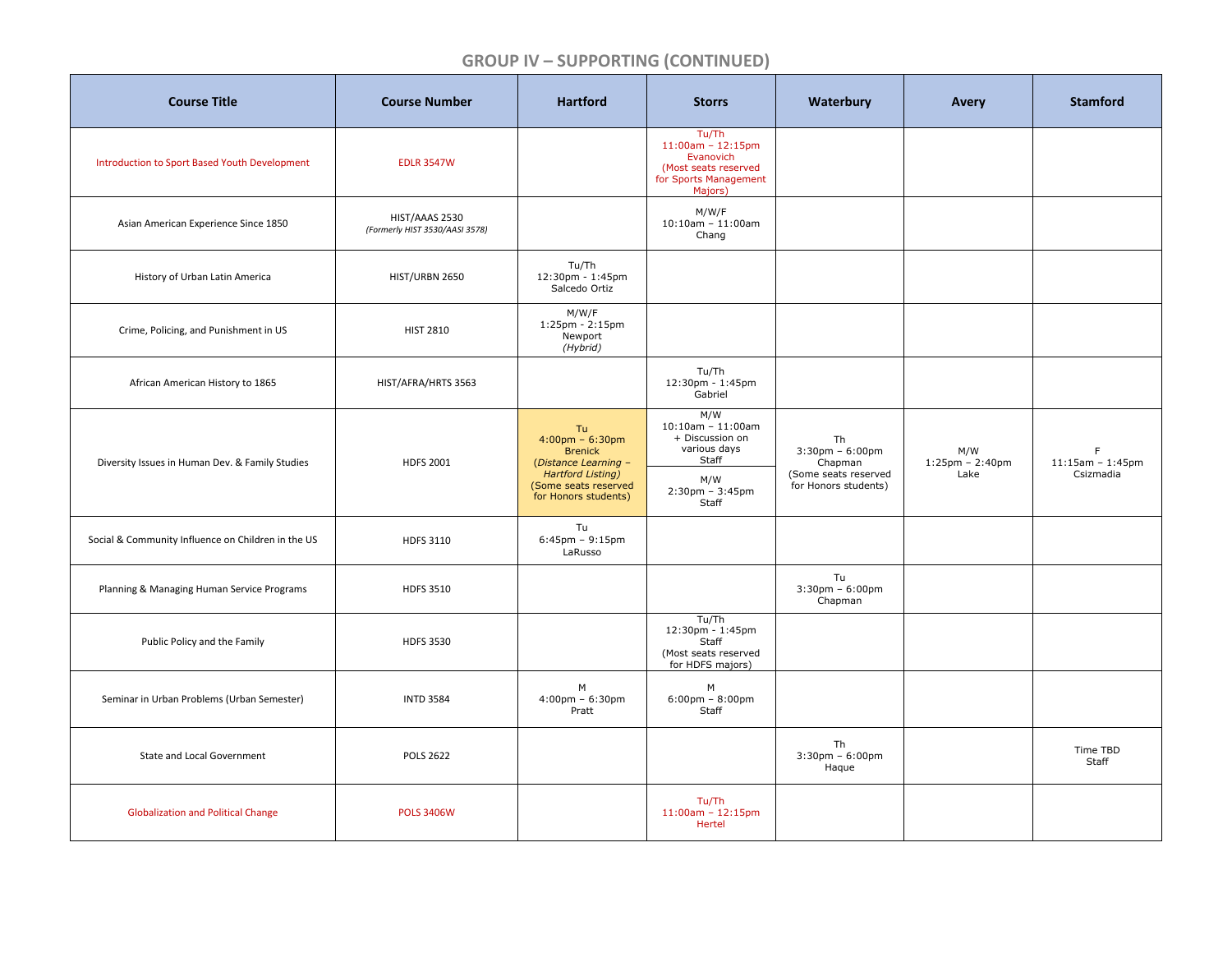## **GROUP IV – SUPPORTING (CONTINUED)**

| <b>Course Title</b>                          | <b>Course Number</b>                                        | <b>Hartford</b>                                                        | <b>Storrs</b>                                                                                                  | Waterbury                               | Avery | <b>Stamford</b>                                         |  |
|----------------------------------------------|-------------------------------------------------------------|------------------------------------------------------------------------|----------------------------------------------------------------------------------------------------------------|-----------------------------------------|-------|---------------------------------------------------------|--|
| <b>African American Politics</b>             | POLS/AFRA 3642                                              |                                                                        | M/W/F<br>$1:25 \text{pm} - 2:15 \text{pm}$<br>Simien<br>(Some seats reserved<br>for POLS majors and<br>minors) |                                         |       |                                                         |  |
| Latino Political Behavior                    | <b>POLS 3662</b>                                            |                                                                        |                                                                                                                |                                         |       | Tu/Th<br>$12:30 \text{pm} - 1:45 \text{pm}$<br>Ginsberg |  |
| <b>Cases in Public Policy</b>                | <b>PP 3020W</b>                                             |                                                                        | W<br>$5:00$ pm - 7:30pm<br>Kaye-Essien                                                                         |                                         |       |                                                         |  |
| Criminology                                  | <b>SOCI 2301</b>                                            |                                                                        | Online - Storrs Listing<br>McNeal                                                                              |                                         |       |                                                         |  |
| Intro to Criminal Justice                    | <b>SOCI 2310</b><br>(Requires course substitution approval) |                                                                        | <b>Online - Storrs Listing</b><br><b>McNeal</b>                                                                |                                         |       |                                                         |  |
| Sociology of the Family                      | <b>SOCI 2651</b>                                            |                                                                        | M/W/F<br>$11:15am - 12:05pm$<br>Yorks                                                                          |                                         |       |                                                         |  |
| <b>Sociology of Sexuality</b>                | SOCI/WGSS 2680W<br>(Formerly SOCI/WGSS 3621)                |                                                                        | Tu/Th<br>$12:30pm - 1:45pm$<br><b>Naples</b><br>(Some seats reserved<br>for SOCI majors)                       |                                         |       |                                                         |  |
| Society and Climate Change                   | <b>SOCI 2709WE</b>                                          |                                                                        | Tu/Th<br>$2:00 \text{pm} - 3:15 \text{pm}$<br>Godfrey<br>(Most seats reserved<br>for SOCI majors)              |                                         |       |                                                         |  |
| Sociology of Gender                          | <b>SOCI 3601</b>                                            | Tu/Th<br>$11:00$ am - 12:15pm<br>Price-Glynn                           |                                                                                                                | Tu/Th<br>$9:30$ am - 10:45am<br>Jackson |       |                                                         |  |
| City and Community Film                      | <b>URBN 2400</b><br>AMST 2400 section -TBD                  |                                                                        | Tu/Th<br>12:30pm - 1:45pm<br>Maddern                                                                           |                                         |       |                                                         |  |
| <b>Urban Parks and Sustainability</b>        | <b>URBN 3400E</b><br><b>New to major</b>                    | M/W<br>$2:30 \text{pm} - 3:20 \text{pm}$<br>Birge-Liberman<br>(Hybrid) |                                                                                                                |                                         |       |                                                         |  |
| Internship in UCS or Urban Semester: Seminar | URBN 3981/3991 OR INTD 3594 (W)                             | Available by arrangement with consent of UCS instructor                |                                                                                                                |                                         |       |                                                         |  |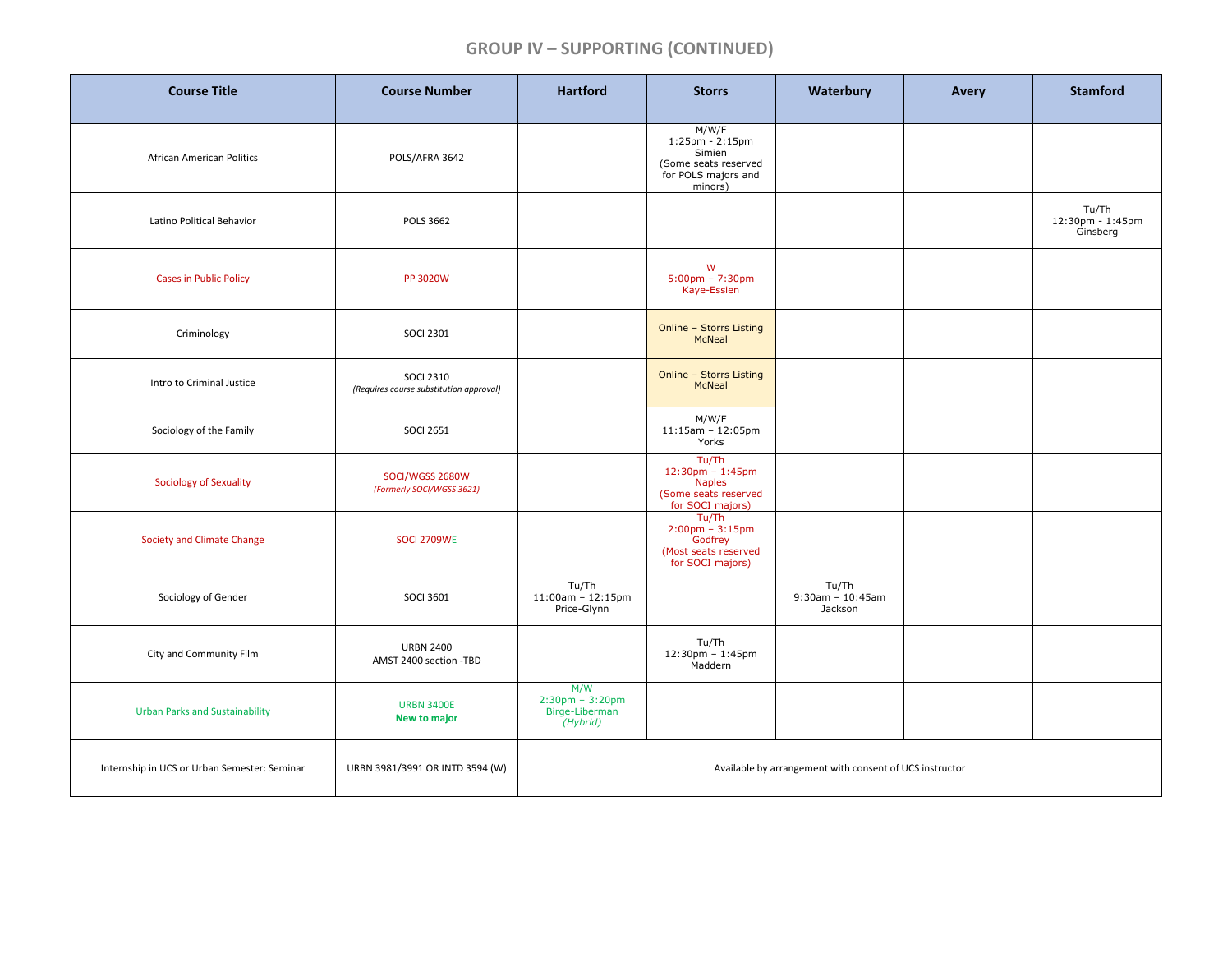## **GROUP IV – SUPPORTING (CONTINUED)**

| <b>Course Title</b>                                    | <b>Course Number</b> | <b>Hartford</b>                                                                                                                                                                                                                                                                                                                                                                                                                                                                                                                                                                                                                                                                                                                                                                                    | <b>Storrs</b> | Waterbury                                                         | Avery | <b>Stamford</b> |  |  |  |
|--------------------------------------------------------|----------------------|----------------------------------------------------------------------------------------------------------------------------------------------------------------------------------------------------------------------------------------------------------------------------------------------------------------------------------------------------------------------------------------------------------------------------------------------------------------------------------------------------------------------------------------------------------------------------------------------------------------------------------------------------------------------------------------------------------------------------------------------------------------------------------------------------|---------------|-------------------------------------------------------------------|-------|-----------------|--|--|--|
| Seminar in Urban Problems                              | <b>INTD 3584</b>     | The URBAN SEMESTER PROGRAM offers students a tremendous opportunity for service learning and<br>public service. For over 50 years, students from diverse backgrounds have participated in the program, enabling them to assist<br>Hartford in addressing its challenges. Nowhere in the United States are urban challenges greater than Hartford, Connecticut - a city full of<br>both need and potential, struggle and hope, rich with diversity and urban culture, poignant in its contrasts between wealth and poverty.                                                                                                                                                                                                                                                                         |               |                                                                   |       |                 |  |  |  |
| Urban Semester Field Work Seminar                      | <b>URBN 3594</b>     | <b>Students intern</b> in human service agencies, government offices, and community and non-profit organizations. Urban Semester<br>students involve themselves in issues facing the city from education, poverty, homelessness, youth issues, and crime, to the challenges of the<br>changing economy. They intern in school-related programs, shelters, advocacy organizations, political offices, state and local government,<br>and many other settings. Through two weekly seminars, they study and explore the issues in greater depth, taking part in thought-<br>provoking discussions with community leaders and field trips into the city.<br>*Contact the Urban Semester Program at phil.brige-liberman@uconn.edu for additional information.<br>Available to students on all campuses. |               |                                                                   |       |                 |  |  |  |
| Urban Field Studies: Supervised Field Work (9 credits) | <b>INTD 3590</b>     |                                                                                                                                                                                                                                                                                                                                                                                                                                                                                                                                                                                                                                                                                                                                                                                                    |               |                                                                   |       |                 |  |  |  |
| Foreign Study                                          | <b>URBN 3993</b>     |                                                                                                                                                                                                                                                                                                                                                                                                                                                                                                                                                                                                                                                                                                                                                                                                    |               | Available by arrangement with consent of UCS Director, Ken Foote. |       |                 |  |  |  |
| <b>Senior Thesis</b>                                   | <b>URBN 4497W</b>    | Available by arrangement with consent of UCS instructor                                                                                                                                                                                                                                                                                                                                                                                                                                                                                                                                                                                                                                                                                                                                            |               |                                                                   |       |                 |  |  |  |
| Independent Study (With instructor consent)            | <b>URBN 4999</b>     |                                                                                                                                                                                                                                                                                                                                                                                                                                                                                                                                                                                                                                                                                                                                                                                                    |               | Available by arrangement with consent of UCS instructor           |       |                 |  |  |  |

## **COURSE HIGHLIGHTS**

## **Hartford Campus**

**ECON 2456 ‐ Economics of Poverty (Ross):** This course analyzes poverty in the United States examining the demographic and economic trends that have contributed to the changing patterns of poverty in the U.S., on the government programs intended to alleviate poverty, and on the changes in government policy over time.

HIST/URBN 2650 - History of Urban Latin America (Salcedo Ortiz): Nowadays, Latin America is deemed the most urbanized region in the world with over 80% of the population living in cities. Cities have been both centers of cultural, political, and economic power and social struggle, as well as sites of environmental change−"human ecosystem habitats" that in the process of urbanization have increasingly transformed their biosphere, surroundings, and more distant territories. This course is an introduction to the history of urban Latin America.

During this course, we will understand cities as social and environmental formations and will analyze the processes that have shaped urban Latin America. By looking at the material, geographic and architectural histories of cities like Mexico City, Buenos Aires, Bogota, Lima, Rio de Janeiro and Brasilia, we will explore the changing ideas, discourses and practices that have sought to define what is <sup>a</sup> "good city," as well as the social struggles for the city and the everyday lives of its inhabitants.

No previous coursework or knowledge is required but if you have any interests in specific topics or cities, this class will be <sup>a</sup> platform to support your exploration.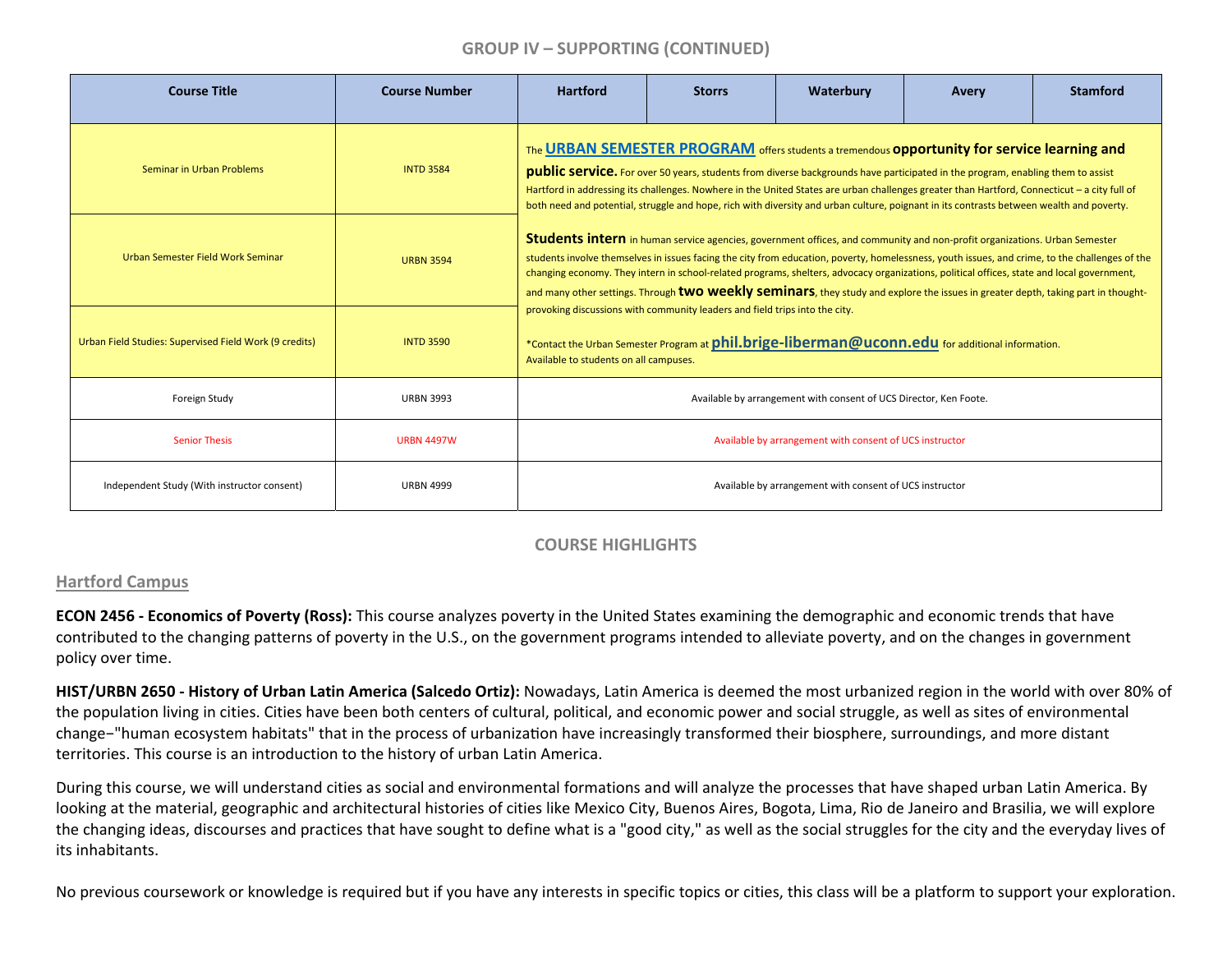#### **COURSE HIGHLIGHTS (CONTINUED)**

#### **Hartford Campus (Continued)**

SOCI 3201 - Methods of Social Research (Price-Glynn): It is often said that statistics and generalizations are only as good as the studies that produce them. Just pick up a newspaper, turn on the television, or startup <sup>a</sup> computer and you'll find overwhelming amounts of information about historical trends and the behaviors of social groups. Frequently we do not know where this information comes from or how reliable it is. How can we distinguish good information from bad? One answer is to understand how research is produced. This course will focus on the central methods used by sociologists including surveys, interviews, observations, ethnography, content analysis, experiments, and applied research. We will lay <sup>a</sup> common foundation by evaluating the work of others. Students will also gain practical experience designing, and in some cases implementing, their own research through a series of in-class exercises and take home assignments.

SOCI 3601 - Sociology of Gender (Price-Glynn): Gendered is highly consequential for our social lives, not just through our embodied experiences, but through broader historical trends. This course explores sociological approaches to the study of gender, primarily in the U.S. Given the multidimensionality of gender, we will pay special attention to the intersections of gender and other facets of social organization including race, ethnicity, sexuality and class. Students will gain an understanding of overarching discursive and structural forces — historical, economic, social, and political — as well as the micro interactions of social actors that shape institutions, performances and understandings. Throughout this course we will examine how systems of gender inequality are reproduced, challenged and transformed.

URBN 3400E - Urban Parks and Sustainability (Birge-Liberman): Urban parks are critical inputs in the creation of sustainable cities. While urban nature has always figured centrally into city development, this relationship is not static, but instead shifts with differing urban capital accumulation strategies. This course will engage in both historical and contemporary analysis to explore <sup>a</sup> variety of park issues related to the social, ecological and economic sustainability of cities, such as: the racial politics of park advocacy, the changing social practices of park use, the privatization of public space, urban resilience and green infrastructure, and the relationship between parks, gentrification and urban sustainability

## **RELATED or ELECTIVE COURSES**

**All Liberal Arts majors must take <sup>a</sup> minimum of 12 credits related to their major.**

Please note: UCS majors may take <sup>a</sup> course(s) listed above as <sup>a</sup> "Related" as long as the course(s) is not designated as URBN or is not cross‐listed with URBN. Below are just a few examples of courses UCS majors may want to consider as Related or Electives. This is not an exhaustive list. Related courses must be approved by your UCS faculty advisor.

| <b>Course Title</b>                 | <b>Course Number</b> | <b>Hartford</b>                                                                                                                 | <b>Storrs</b>                                                                                                                                                          | Waterbury                                                                                                                                              | Avery                             | <b>Stamford</b>                                                                                                                              |
|-------------------------------------|----------------------|---------------------------------------------------------------------------------------------------------------------------------|------------------------------------------------------------------------------------------------------------------------------------------------------------------------|--------------------------------------------------------------------------------------------------------------------------------------------------------|-----------------------------------|----------------------------------------------------------------------------------------------------------------------------------------------|
| Real Estate Principles              | <b>FNCE 3230</b>     | Th.<br>$6:30$ pm – 9:00pm<br>Michaud<br>(Distance Learning -<br>Hartford Listing)<br>(Open only to regional<br>business majors) | M/W<br>$9:30$ am - 10:45am<br>Cohen<br>(Open only to business<br>majors)<br>$5:00 \text{pm} - 7:30 \text{pm}$<br>Cover<br>(Some seats reserved<br>for business majors) | Th.<br>$6:30 \text{pm} - 9:00 \text{pm}$<br>Michaud<br>(Distance Learning -<br><b>Waterbury Listing)</b><br>(Open only to regional<br>business majors) |                                   | <b>Th</b><br>$6:30$ pm - 9:00pm<br>Michaud<br>(Distance Learning -<br><b>Stamford Listing)</b><br>(Open only to regional<br>business majors) |
| Individual and Family Interventions | <b>HDFS 3340</b>     |                                                                                                                                 | Tu/Th<br>$9:30$ am - 10:45am<br>Tambling                                                                                                                               |                                                                                                                                                        | M/W<br>$3:35$ pm - 4:50pm<br>Lake |                                                                                                                                              |
| Latino Health and Health Care       | <b>HDFS 3442</b>     |                                                                                                                                 |                                                                                                                                                                        |                                                                                                                                                        |                                   | W<br>$6:20$ pm - $8:50$ pm<br>Kalinowski                                                                                                     |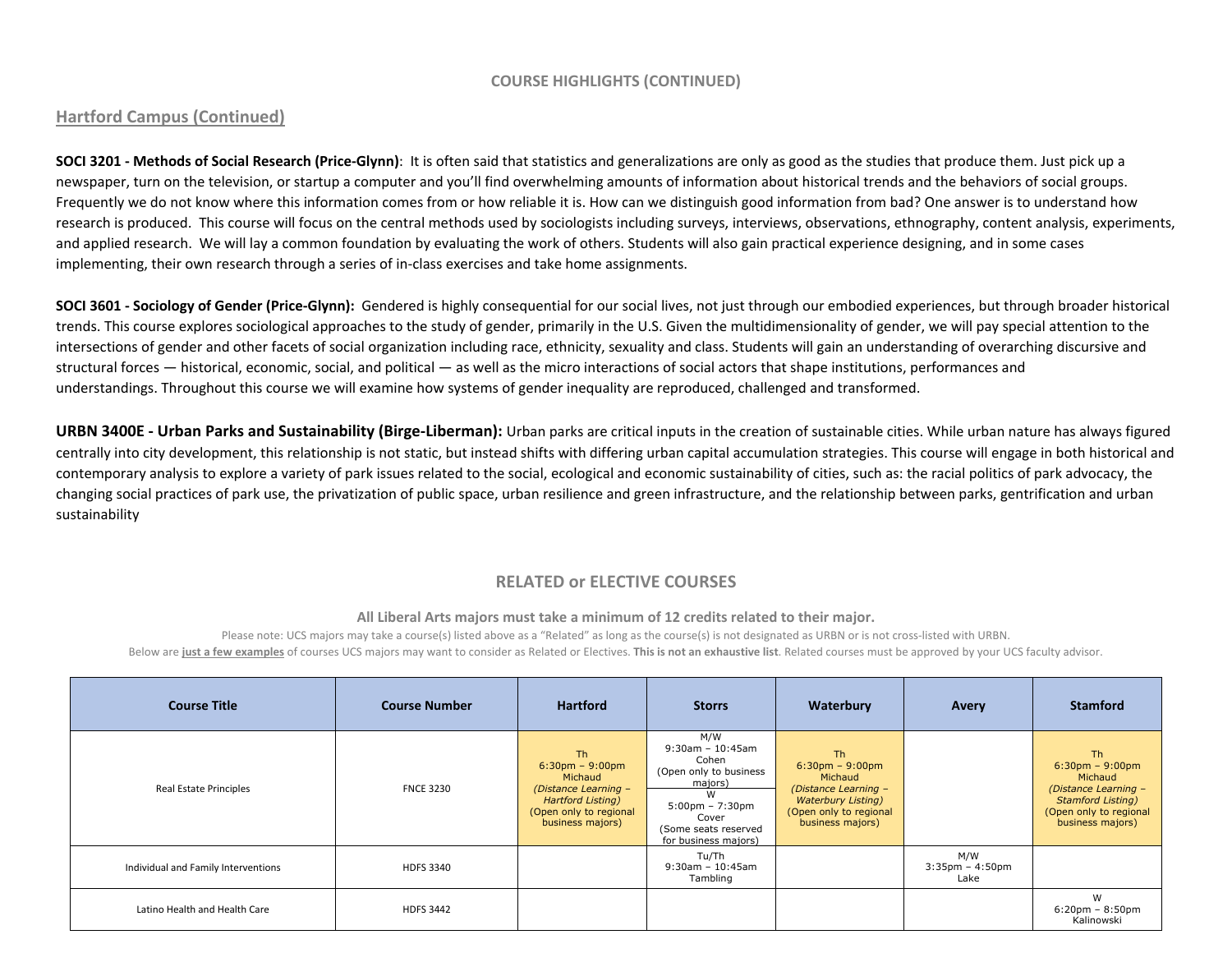#### **RELATED or ELECTIVE COURSES (CONTINUED)**

| <b>Course Title</b>                                                            | <b>Course Number</b> | <b>Hartford</b>                                        | <b>Storrs</b>                                                                                           | Waterbury | Avery | <b>Stamford</b>                          |
|--------------------------------------------------------------------------------|----------------------|--------------------------------------------------------|---------------------------------------------------------------------------------------------------------|-----------|-------|------------------------------------------|
| The Common Shared Landscape of the USA: Rights,<br>Responsibilities and Values | <b>LAND 2210E</b>    | Tu/Th<br>$2:00 \text{pm} - 3:15 \text{pm}$<br>Miniutti | M/W/F<br>$9:05am - 9:55am$<br>Miniutti                                                                  |           |       |                                          |
| The Historian's Craft                                                          | HIST 2100            |                                                        | W<br>$9:05am - 11:35am$<br>Simpson<br>M/W/F<br>$11:15am - 12:05pm$<br>Maruyama                          |           |       | Tu/Th<br>$11:00am - 12:15pm$<br>Rusoff   |
| <b>Modern Political Theory</b>                                                 | POLS 3012            | M<br>$4:00 \text{pm} - 6:30 \text{pm}$<br>Waddell      | Tu/Th<br>$11:00am - 12:15pm$<br>Morrell                                                                 |           |       |                                          |
| <b>Comparative Social Policy</b>                                               | <b>POLS 3214</b>     |                                                        | M/W/F<br>$11:15am - 12:05pm$<br>Scruggs<br>(Some seats reserved<br>for POLS majors)                     |           |       |                                          |
| <b>Electoral Behavior</b>                                                      | POLS 3612            | Tu<br>$4:00 \text{pm} - 6:30 \text{pm}$<br>Waddell     | Tu/Th<br>$2:00 \text{pm} - 3:15 \text{pm}$<br>Best                                                      |           |       | Tu/Th<br>$11:00am - 12:15pm$<br>Ginsberg |
| Constitutional Law                                                             | <b>POLS 3802</b>     |                                                        | M/W/F<br>$9:05am - 9:55am$<br>Bergendahl<br>(Some seats reserved<br>for POLS majors)                    |           |       |                                          |
| <b>Constitutional Rights and Liberties</b>                                     | <b>POLS 3807</b>     |                                                        | Tu/Th<br>$8:00am - 9:15am$<br>Hettinger<br>(Some seats reserved<br>for POLS majors)                     |           |       |                                          |
| Judiciary in the Political Process                                             | <b>POLS 3812</b>     |                                                        | Tu/Th<br>$11:00am - 12:15pm$<br>Hettinger<br>(Some seats reserved<br>for POLS majors)                   |           |       |                                          |
| Law and Society                                                                | <b>POLS 3817</b>     |                                                        | M/W/F<br>$11:15am - 12:05pm$<br>Bergendahl<br>(Some seats reserved<br>for POLS majors)                  |           |       |                                          |
| Law and Popular Culture                                                        | <b>POLS 3822</b>     |                                                        | Tu/Th<br>$12:30 \text{pm} - 1:45 \text{pm}$<br><b>Dudas</b><br>(Some seats reserved<br>for POLS majors) |           |       |                                          |
| Politics of Crime and Justice                                                  | <b>POLS 3827</b>     |                                                        | Tu/Th<br>12:30pm - 1:45pm<br>Kelly<br>(Most seats reserved<br>for POLS majors)                          |           |       |                                          |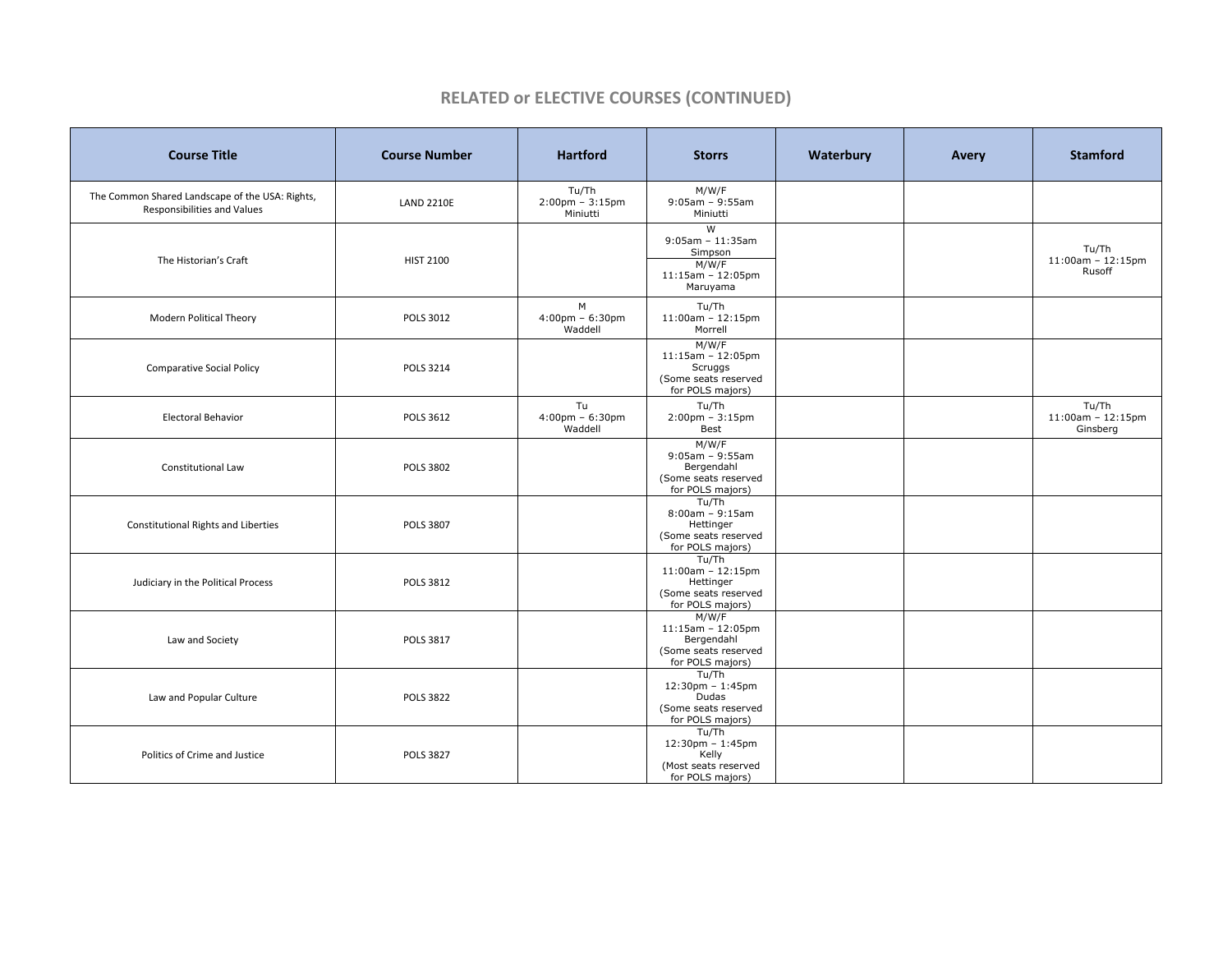## **RELATED or ELECTIVE COURSES (CONTINUED)**

| <b>Course Title</b>                                                   | <b>Course Number</b>                     | <b>Hartford</b>                                                                                                                                                  | <b>Storrs</b>                                                                                                                                                                                                                                                                   | Waterbury | Avery                                               | <b>Stamford</b>                                                                            |
|-----------------------------------------------------------------------|------------------------------------------|------------------------------------------------------------------------------------------------------------------------------------------------------------------|---------------------------------------------------------------------------------------------------------------------------------------------------------------------------------------------------------------------------------------------------------------------------------|-----------|-----------------------------------------------------|--------------------------------------------------------------------------------------------|
| Abnormal Psychology                                                   | <b>PSYC 2300</b>                         | Tu/Th<br>$9:30am - 10:45am$<br>Boudreau                                                                                                                          | Tu/Th<br>$9:30$ am - 10:45am<br>Cruess<br>(Seats reserved for<br>PSYC majors and<br>minors)<br>M<br>$4:40$ pm - 7:10pm<br>Staff<br>(Seats reserved for<br>PSYC majors and<br>minors)<br>M/W<br>$6:15$ pm - 7:30pm<br>Staff<br>(Seats reserved for<br>PSYC majors and<br>minors) |           | M/W<br>$1:25$ pm - 2:40pm<br>Kleinman               | Tu/Th<br>$9:30$ am - 10:45am<br>Ryan                                                       |
| Public Policy Issues: Administrative Functions of Local<br>Government | PP 3098/5363                             | M<br>$6:30$ pm - 9:00pm<br>Hart                                                                                                                                  |                                                                                                                                                                                                                                                                                 |           |                                                     |                                                                                            |
| Theory and Management of Public Organizations                         | PP 5361                                  | M<br>$4:00 \text{pm} - 6:30 \text{pm}$<br>Zhang<br>(Open only to MPA and<br>MPP majors)<br>M<br>4:00pm - 6:30pm<br>Staff<br>(Open only to MPA and<br>MPP majors) |                                                                                                                                                                                                                                                                                 |           |                                                     |                                                                                            |
| Public Finance and Budgeting                                          | PP 5364                                  | Sa<br>$8:30am - 5:00pm$<br>Potamianos<br>(Open only to MPA<br>Fellows)                                                                                           | Online - Storrs Listing<br><b>Robbins</b><br>(Open only to Public<br><b>Policy Fast Track</b><br>students)                                                                                                                                                                      |           |                                                     |                                                                                            |
| Human Resource Management                                             | PP 5365                                  | Sa<br>$8:30am - 5:00pm$<br>Davis<br>(Open only to MPA<br>Fellows)                                                                                                |                                                                                                                                                                                                                                                                                 |           |                                                     |                                                                                            |
| Applied Research Design                                               | PP 5370                                  | W<br>$4:00 \text{pm} - 6:30 \text{pm}$<br>Kim<br>(Open only to MPA and<br>MPP majors)<br>W<br>4:00pm - 6:30pm<br>Yu<br>(Open only to MPA and<br>MPP majors)      | м<br>$5:00 \text{pm} - 7:30 \text{pm}$<br>Simonsen<br>(Open only to MPA and<br>MPP majors and Public<br>Policy Fast Track<br>students)                                                                                                                                          |           |                                                     |                                                                                            |
| Sociology of Mental Illness                                           | <b>SOCI 2280</b><br>(Formerly SOCI 3457) |                                                                                                                                                                  | Tu/Th<br>$11:00$ am - $12:15$ pm<br>Talbert/Greene                                                                                                                                                                                                                              |           |                                                     |                                                                                            |
| Deviant Behavior                                                      | <b>SOCI 2305</b><br>(Formerly SOCI 3311) |                                                                                                                                                                  |                                                                                                                                                                                                                                                                                 |           |                                                     | F.<br>$1:25$ pm - $3:55$ pm<br>Bloch                                                       |
| Social Intolerance & Injustice                                        | <b>SOCI 2501</b>                         |                                                                                                                                                                  |                                                                                                                                                                                                                                                                                 |           | M/W<br>$5:45 \text{pm} - 7:00 \text{pm}$<br>Breslin | Tu/Th<br>$11:00$ am - $12:15$ pm<br>Semaan<br>(Some seats reserved<br>for Honors students) |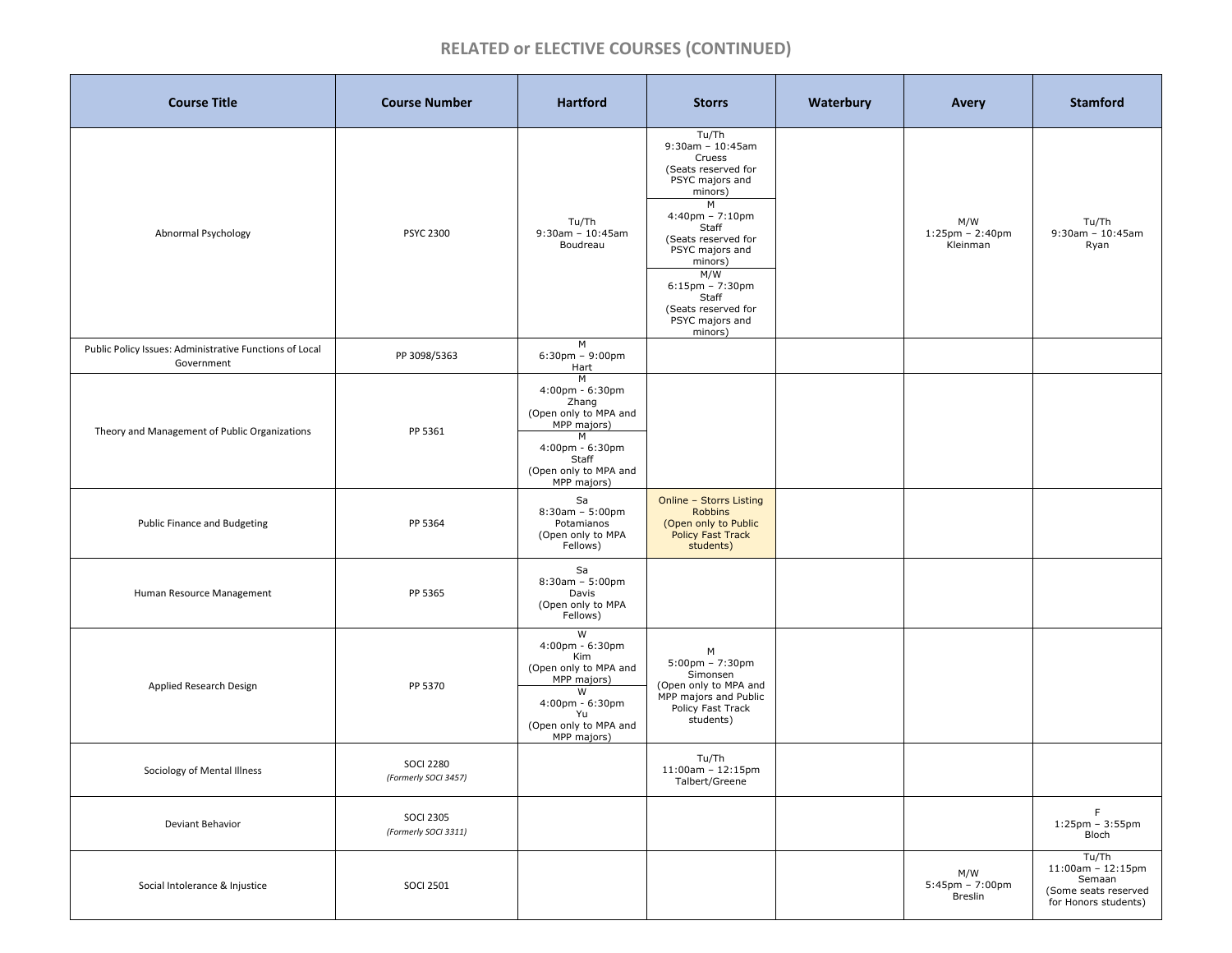## **RELATED or ELECTIVE COURSES (CONTINUED)**

| <b>Course Title</b>         | <b>Course Number</b>                     | <b>Hartford</b>                               | <b>Storrs</b>                                                                       | Waterbury | Avery | <b>Stamford</b>                     |
|-----------------------------|------------------------------------------|-----------------------------------------------|-------------------------------------------------------------------------------------|-----------|-------|-------------------------------------|
| White Racism                | <b>SOCI 2520</b><br>(Formerly SOCI 3505) |                                               | Tu/Th<br>$11:00$ am - $12:15$ pm<br>Cazenave                                        |           |       |                                     |
| Sociology of Health         | <b>SOCI 2660</b><br>(Formerly SOCI 3451) | Tu<br>$4:00 \text{pm} - 6:30 \text{pm}$<br>Wu |                                                                                     |           |       |                                     |
| Class, Power and Inequality | <b>SOCI 2830</b><br>(Formerly SOCI 3421) |                                               | Tu/Th<br>12:30pm - 1:45pm<br>Fischer                                                |           |       | Tu/Th<br>12:30pm - 1:45pm<br>Bunyan |
| Social Theory               | <b>SOCI 3251</b>                         |                                               | Tu/Th<br>$9:30$ am - 10:45am<br>Godfrey<br>(Some seats reserved<br>for SOCI majors) |           |       |                                     |
| <b>Social Theory</b>        | <b>SOCI 3251W</b>                        |                                               | M/W/F<br>$9:05am - 9:55am$<br>Holzer<br>(Some seats reserved<br>for SOCI majors)    |           |       |                                     |
| Women and Health            | <b>SOCI 3453</b>                         |                                               | Tu/Th<br>$11:00$ am - $12:15$ pm<br>Pryma                                           |           |       |                                     |

**Summer 2022 Courses Next Page**